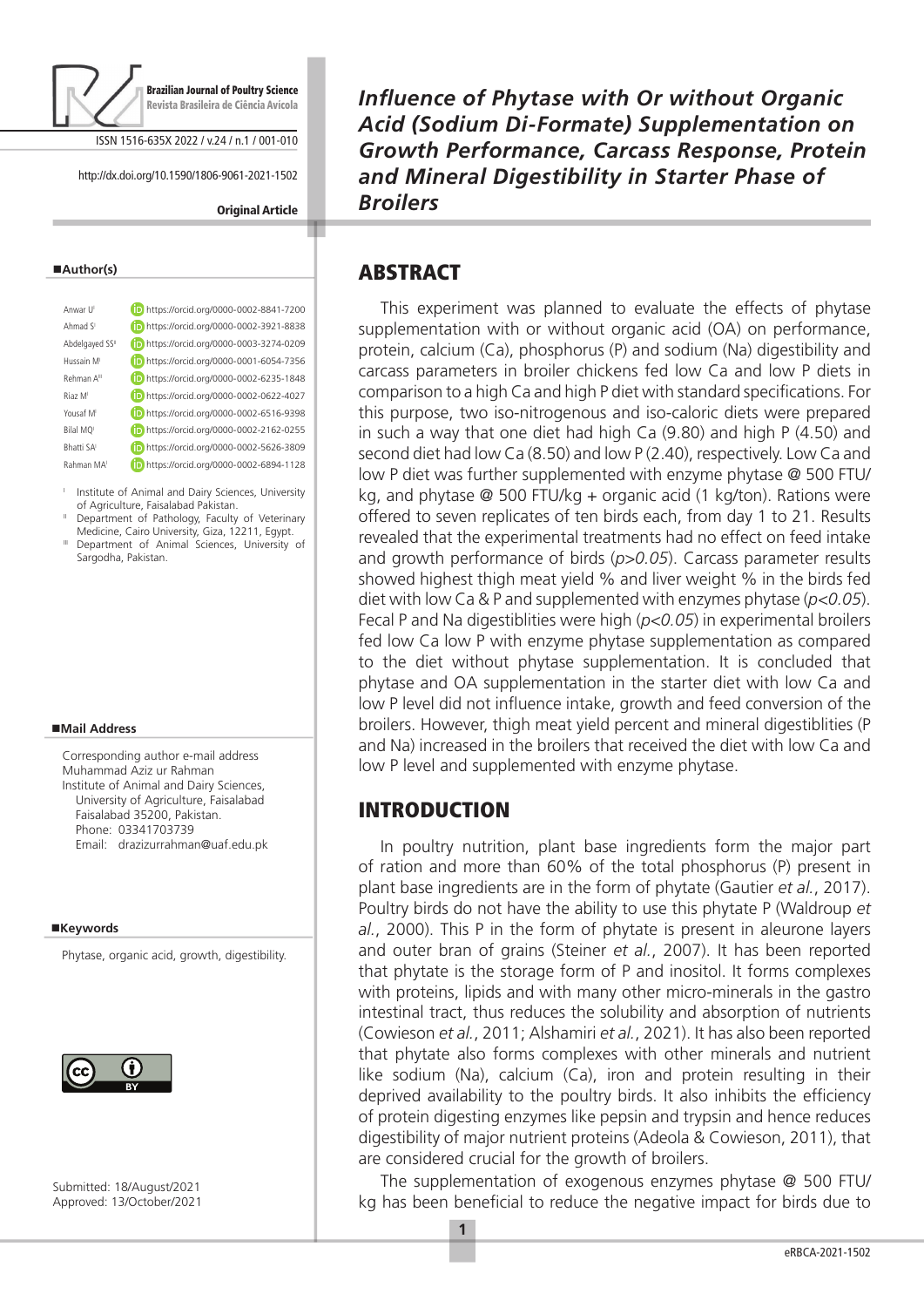

low P availability, results in the release of phytate P, increase in nutrient digestibility, increase in ash content in bones and finally have good effect on the growth performance of birds (Onyango *et al.*, 2005). Phytase reduces the endogenous secretions which lead to high energy consumption (Pirgozliev *et al.*, 2008). Dibner & Buttin (2002) reported that different organic acids (OA) such as acetic acid, formic acid, propionic acid, butyric acids and other carboxylic acids such as lactic, tartaric, citric, malic and fumaric are being used in the poultry diet, and known for their antimicrobial activity and improved bird performance (Adil *et al.*, 2010; Ashraf *et al.*, 2020; Shawky *et al.*, 2020). Organic acids lower the pH of digesta (Dibner & Buttin 2002; Masood *et al.*, 2020) especially in GIT and increase the activity of pepsinogens and zymogens (Jongbloed *et al.*, 2000; Tammam *et al.*, 2020). A previous study also demonstrated that the pH of the crop in birds also affects the activity of phytase enzymes (Murai *et al.*, 2001). As described earlier, organic acids lower the pH of the gut in broilers and thus supplementation of organic acids in the diet may improve efficiency of supplemental phytase. It has also been reported that supplementation of chicken diet with organic acid reduces the production of toxins produced by bacteria or by the pathogens residing in the GIT thus lower the damage of the epithelial wall of the GIT (Langhout, 2000; Khan *et al.*, 2019; Khan *et al.*, 2020). OAs increase the digestibility of protein, Ca, magnesium, P and zinc by lowering the pH of the GIT and thus making the phytase more effective at lowering the intestinal pH and increase the growth performance of the birds (Kirchgessner & Roth, 2012).

Thus, the purpose of the study reported was to evaluate the effect of phytase and OA supplementation on feed intake, growth performance, carcass characteristics, protein and mineral digestibility in broiler chickens fed low Ca and low P diets in comparison to a high Ca and high P diet with standard specifications in starter phase of broiler chicken.

# MATERIALS AND METHODS

The experimental procedure of the current study was approved by the Director Graduate Studies, University of Agriculture, Faisalabad, Pakistan. Institute of Animal and the Dairy Sciences, University of Agriculture Faisalabad also approved the current study. Experimental feeds were formulated to be isocaloric and isonitrogenous for starter phase (d zero to 21) (Table 1). The experimental feeds were offered to experimental birds from 1 to 21 days. The specifications of the

### *Influence of Phytase with Or without Organic Acid (Sodium Di-Formate) Supplementation on Growth Performance, Carcass Response, Protein and Mineral Digestibility in Starter Phase of Broilers*

ingredients used in the experimental diet preparation were taken from Brazilian Tables for Poultry and Swine (Rostagno *et al.*, 2011). The experimental diets fed to the birds were in the form of pellets from day 1 to 21 of the experimental trial. For this experiment, two iso-nitrogenous and iso-caloric diets were prepared in such a way that one diet had high Ca (9.80) and high P (4.50) and second diet had low Ca (8.50) and low P (2.40). Low Ca and low P diet were further supplemented with phytase enzyme@ 500 FTU/kg, phytase enzyme@500 FTU/kg + OA (1 kg/ton).

**Table 1 –** Ingredients composition and nutrient profile of experimental diets.

|                                  | Experimental diets    |                |  |  |
|----------------------------------|-----------------------|----------------|--|--|
| Ingredients                      | <b>Starter Ration</b> |                |  |  |
|                                  | (High Ca and P)       | (Low Ca and P) |  |  |
| Corn                             | 590.69                | 570.32         |  |  |
| Rice polishing                   | 50.00                 | 90.00          |  |  |
| Soybean meal                     | 300.32                | 290.55         |  |  |
| Vegetable oil                    | 0.680                 |                |  |  |
| Limestone                        | 10.45                 | 10.48          |  |  |
| Mono-calcium phosphate           | 10.62                 | 8.760          |  |  |
| Sodium chloride                  | 2.60                  | 2.20           |  |  |
| Sodium-bicarbonate               | 2.90                  | 2.40           |  |  |
| Lysine sulphate                  | 4.10                  | 4.20           |  |  |
| <b>DL-Methionine</b>             | 3.00                  | 3.00           |  |  |
| L-Threonine                      | 1.00                  | 1.00           |  |  |
| Premix3                          | 5.00                  | 5.00           |  |  |
| Total                            | 1000                  | 1000           |  |  |
| Calculated nutrients composition | g/kg                  |                |  |  |
| Crude protein                    | 20                    | 20             |  |  |
| Metabolizeable energy (MJ/kg)    | 12.13                 | 12.13          |  |  |
| Calcium                          | 9.80                  | 8.50           |  |  |
| Available P                      | 4.50                  | 3.00           |  |  |
| Sodium                           | 2.00                  | 1.70           |  |  |
| Potassium                        | 8.10                  | 8.50           |  |  |
| Chloride                         | 2.30                  | 2.00           |  |  |
| DEB4                             | 2310                  | 2340           |  |  |
| Dig. Lys                         | 11.5                  | 11.5           |  |  |
| Met+Cys                          | 8.50                  | 8.50           |  |  |
| Dig. Thr                         | 7.70                  | 7.70           |  |  |
| Dig. Tryp                        | 2.20                  | 2.18           |  |  |

1 PC=positive control (CP:20%, ME:2900 kcal/kg, Ca: 0.98%, P: 0.45%).

2 NC=negative control (CP:20%, ME:2900 kcal/kg, Ca: 0.85%, P: 0.30%).

3 Phytase was added @ 500FTU/kg while organic acid was added @ 1kg/ton in premix. Each kg of premix will provide per kg of diet: 10,000 IU Vitamin A, 11.0 IU Vitamin E, 1.1 mg Vitamin K, 1100 IU Vitamin D3, 5 mg Riboflavin, 12 mg Ca Pantothenate, 12.1 µg Vitamin B12, 2.2 mg Vitamin B6. 2.2 mg thiamin, 44 mg nicotinic acid, 250 mg choline chloride, 1.55 mg Folic acid, 0.11 mg d-biotin, 60 mg Mn, 50 mg Zn, 0.3 mg I, 0.1 mg Co, 30 mg Fe, 5 mg Cu and 1 mg Se.

4 Dietary electrolyte balance.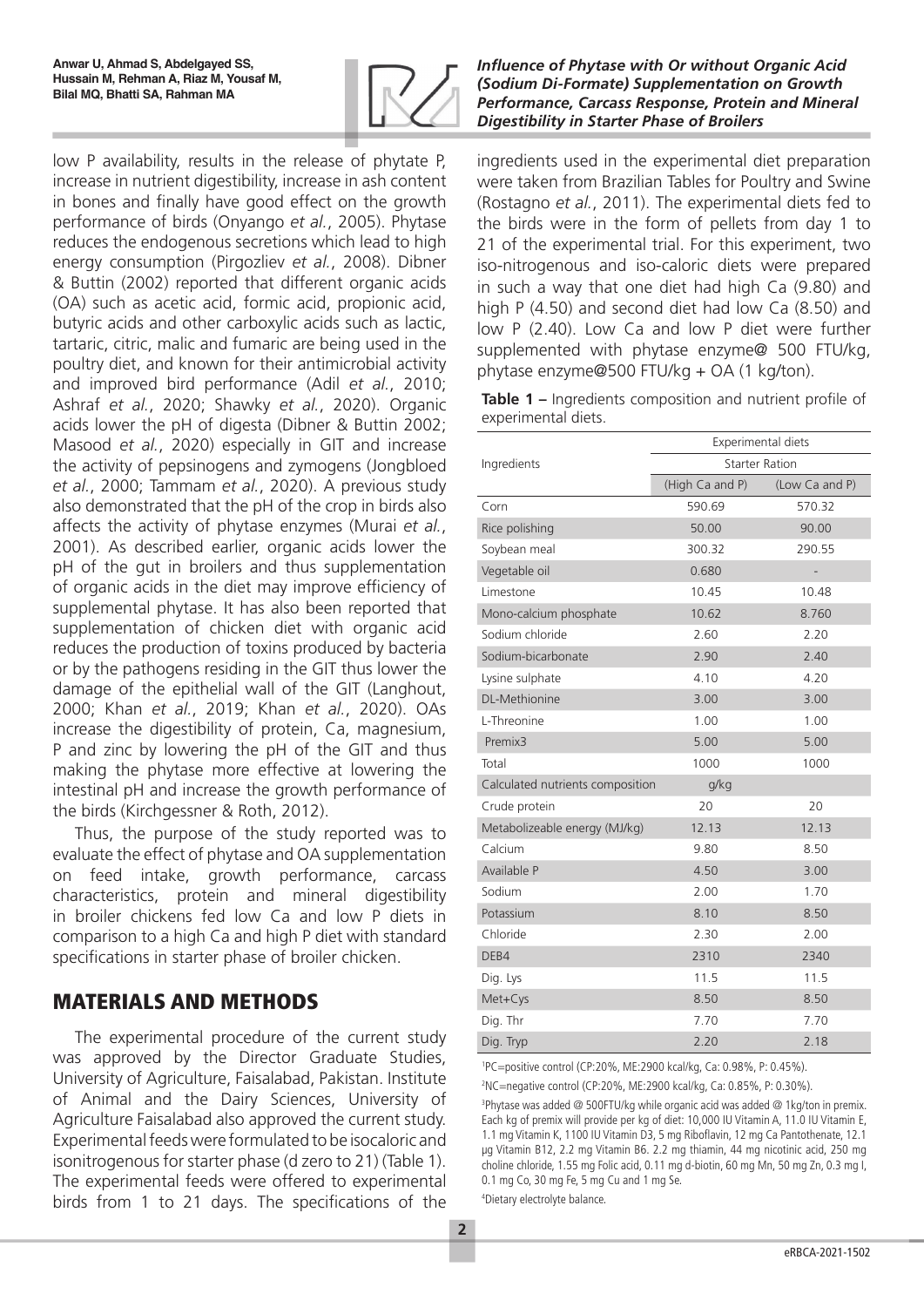

### Animal Husbandry and Experimental Procedure

The experiment was carried out at the Research Center of Animal Nutrition, Faculty of Animal Husbandry, University of Agriculture, Faisalabad. Two hundred and eighty Cobb 500 (day old) male broiler chicks were purchased from a local hatchery. The number of birds and samples were ruled by the available resources and ethical considerations. Procured broiler chicks (Cobb 500) were randomly distributed into 28 replicates in that manner that each replicate had10 birds. Each replicate was housed in a pen having dimension of 1.2 x 0.9 x 0.8 m. Litter was spread in each pen. Gas brooder was used during the brooding period. Sugar solution (1kg sugar/5L water) was used for flushing on the very first day of experiment. For the comfort of the experimental birds, house temperature was set at 95 °F before the arrival of the chicks, and this temperature was maintained for the first week of the experiment to serve the purpose of brooding. After that brooding temperature was reduced by 5° F every week until it reached 75 °F. In the current experiment, the chicks had free access to feed and water round the clock. Shed temperature and ventilation was maintained with the help of electric water cooler, and ceiling fans. Standard management conditions were ensured in the shed throughout the experimental trial. The birds were free from fear of thrust and hunger, and welfare conditions were ensured as described in recent studies of animal's research (Aziz ur Rahman *et al.*, 2017; Aziz ur Rahman *et al.*, 2019).

# Data Collection

Feed intake was calculated by subtracting the feed refused from the total feed offered during the week. The weight gain (WG) data was obtained on a weekly basis. The weekly average WG was determined by simply subtracting the average body weight (BW) of the previous week from the average BW at the end of the next week. The data collected for intake and WG were adjusted for mortality and feed conversion ratio (FCR) was calculated by dividing intake on total WG.

# Digestibility Assay

Protein, P, Ca and Na digestibility was determined on the 21st day by using an external marker that was acid insoluble ash (AIA). For this objective, acid insoluble ash source, Celite® was included in the experimental feeds @ 1% of feed (Sales & Janssens, 2003) three days *Influence of Phytase with Or without Organic Acid (Sodium Di-Formate) Supplementation on Growth Performance, Carcass Response, Protein and Mineral Digestibility in Starter Phase of Broilers*

before digestibility trial. Feed samples were analyzed for dry matter, ether extract, crude protein (CP), ash and crude fiber and ash. On the 21stday fecal digesta from 3 birds per replicate was collected. These samples were oven dried at 65°C and then they were grinded for further analysis.

## Chemical Analysis

Dry matter, crude protein, crude fiber, ether extract and crude were determined according to the guideline of AOAC, 1990. Sodium concentration of excreta samples were quantified by using flame absorption spectrophotometry. Phosphorus was determined by using molybdo-vanadate method (method 965.17, AOAC, 2000). Calcium concentration was determined by titration method (AOAC, 2000). All chemical analysis were done carefully, considering the protocol of previous studies (Muhammad *et al.*, 2016; Wang *et al.*, 2016; Niu *et al.*, 2017; He *et al.*, 2018; Hussain *et al.*, 2018; Sharif *et al.*, 2018; Xia *et al.*, 2018; Xia *et al.*, 2018; Xia *et al.*, 2018; Hussain *et al.*, 2020).

# Calculation and Statistical Analysis

The apparent digestibility coefficient of the nutrient was calculated by the method described by Ravindran *et al.* (1999).

$$
\text{Nutrient Digestibility } (\%) = \frac{\left(\frac{\mathsf{N}}{\mathsf{A} \mathsf{I} \mathsf{A}}\right) \text{dist} \times \left(\frac{\mathsf{N}}{\mathsf{A} \mathsf{I} \mathsf{A}}\right) \text{digest}}{\left(\frac{\mathsf{N}}{\mathsf{A} \mathsf{I} \mathsf{A}}\right) \text{dist}}
$$

N: Nutrient

AIA: Acid insoluble ash

General Linear Model of Minitab Statistical Software 17 (Minitab Inc. 2010) under CRD was used to analyze collected data. Tukey's test was used to compare the means.

# RESULTS

# Growth Performance

Data of growth performance parameter is present in Table 2. Result revealed that the experimental treatments had no effect on feed intake during starter phase (*p>0.05*). Similarly, there was no difference in the WG of the birds by giving different dietary treatments during starter phase. Feed conversion ratio was also not changed by the experimental treatments in starter phase (*p>0.05*). However, numerically better FCR was observed in the broilers offered the experimental diet low in Ca & P and supplemented with phytase (*p>0.05*) for1-21 days lifespan.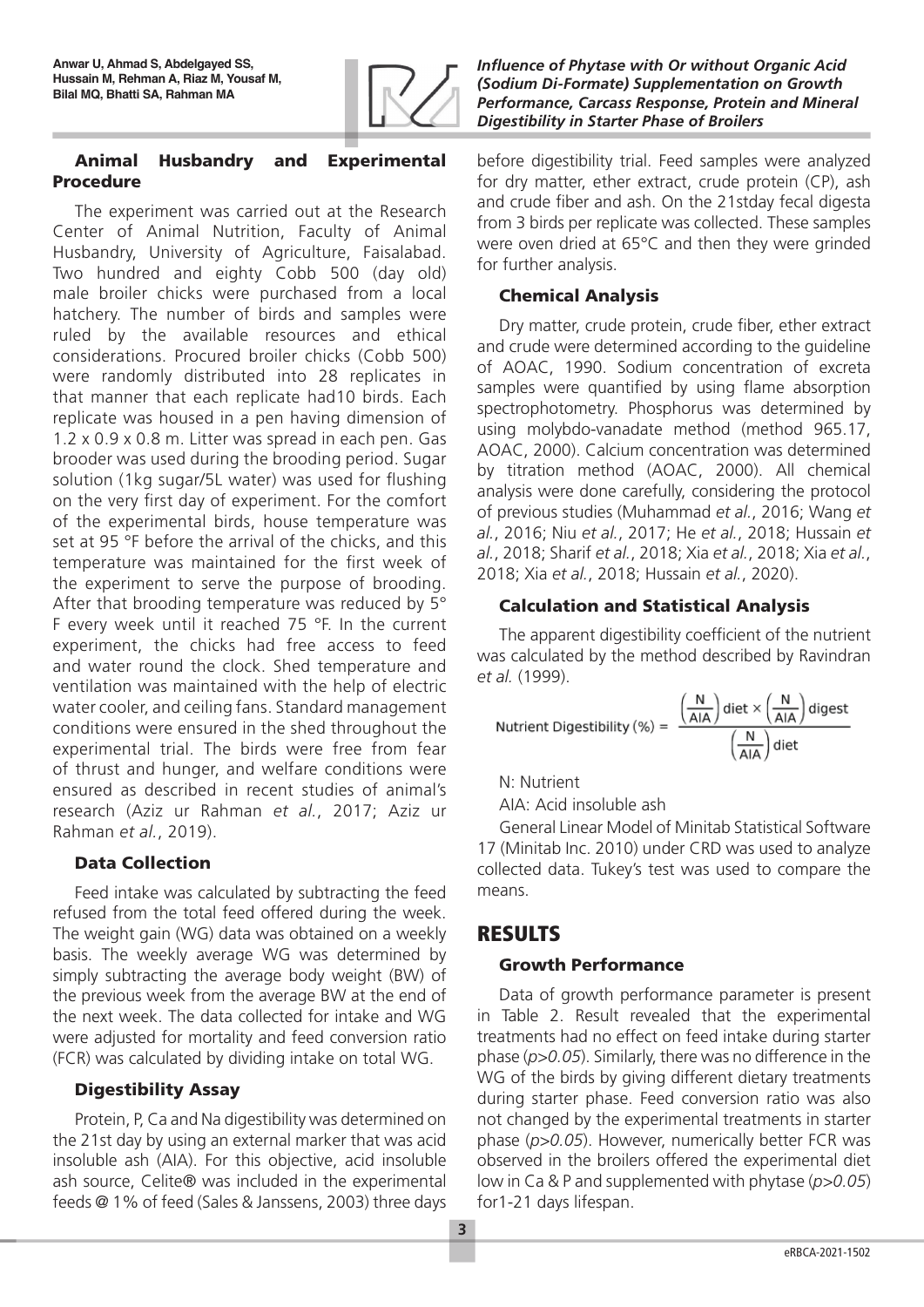

**Table 2 –** Influence of phytase with or without organic acid (sodium di-formate) supplementation on growth performance of broiler chicken in starter phase.

| Parameters            | Dietary treatments |                 |                 |                 |          |
|-----------------------|--------------------|-----------------|-----------------|-----------------|----------|
|                       | 1HCHP              | 2LCLP           | <b>BLCLPPH</b>  | 4LCLPPHOA       | p-Values |
| Feed intake (g)       | $645+34$           | $632+53$        | $656+23$        | $664\pm33$      | 0.41     |
| Weight gain (g)       | 768±63             | 792±53          | $809 + 36$      | 788±45          | 0.537    |
| Feed conversion ratio | $1.55 \pm 0.07$    | $1.50 \pm 0.18$ | $1.49 \pm 0.16$ | $1.54 \pm 0.17$ | 0.551    |

1 HCHP=High calcium high phosphorus (CP:20%, ME:2900 kcal/kg, Ca:0.98%, P: 0.45%).

2 LCLP=Low calcium low phosphorus (CP:20%, ME:2900 kcal/kg, Ca: 0.85% and P: 0.30%).

<sup>3</sup>LCLPPH=Low calcium low phosphorus+ Phytase.

4 LCLPPHOA=Low calcium low phosphorus+ Phytase+ Organic acid.

Means with different superscripts in rows differ significantly ( $p<0.05$ ).

### Carcass Characteristics

Results of carcass characteristics are presented in Table 3. Findings of carcass characteristics explored that live weight %, and dressing percentage were similar for all groups (*p>0.05*). However, dietary treatments influenced the thigh meat yield %, chest meat yield %, heart weight, liver weight %, gizzard weight % and spleen weight % (*p<0.05*). In the current experiment, the highest breast meat yield % was observed in the birds fed high Ca & P diet (*p<0.05*). While, the highest thigh meat yield % and liver weight % were observed in the birds fed the diet that had low Ca & P and was supplemented with phytase (*p<0.05*). However, the highest heart weight %, gizzard weight % and spleen weight % was observed in the birds on high Ca & P supplemented diet with phytase and OA (*p<0.05*).

**Table 3 –** Influence of phytase with or without organic acid (sodium di-formate) supplementation on carcass characteristics of broiler chicken in starter phase.

| Carcass characteristics | Dietary Treatments |                   |                   |                  |          |
|-------------------------|--------------------|-------------------|-------------------|------------------|----------|
|                         | 1HCHP              | 2LCLP             | <b>3LCLPPH</b>    | <b>4LCLPPHOA</b> | p-Values |
| Dressing%               | $56\pm0.16$        | $54\pm0.42$       | $57 \pm 1.01$     | $59+0.01$        | 0.408    |
| Breast meat yield%      | $24a \pm 0.24$     | $23ab+0.38$       | $22b+0.36$        | $22b+0.25$       | 0.009    |
| Thigh meat yield%       | $10b \pm 0.09$     | $10ab + 0.09$     | $11a \pm 0.17$    | $11ab \pm 0.16$  | 0.004    |
| Liver weight%           | $2.1b + 0.02$      | $2.2ab+0.05$      | $2.4a+0.05$       | $2.3ab \pm 0.05$ | 0.040    |
| Heart weight%           | $0.43c \pm 0.01$   | $0.50bc + 0.00$   | $0.54ab + 0.01$   | $0.56a \pm 0.01$ | 0.003    |
| Gizzard weight%         | $1.21ab \pm 0.02$  | $1.14b \pm 0.01$  | $1.20ab + 0.01$   | $1.28a + 0.02$   | 0.011    |
| Spleen weight%          | $0.08b \pm 0.00$   | $0.11ab \pm 0.00$ | $0.12ab \pm 0.00$ | $0.13a \pm 0.00$ | 0.039    |

1 HCHP=High calcium high phosphorus (CP:20%, ME:2900 kcal/kg, Ca:0.98%, P: 0.45%).

2 LCLP=Low calcium low phosphorus (CP:20%, ME:2900 kcal/kg, Ca: 0.85% and P: 0.30%).

3 LCLPPH=Low calcium low phosphorus+ Phytase.

4 LCLPPHOA=Low calcium low phosphorus+ Phytase+ Organic acid.

Means with different superscripts in rows differ significantly ( $p<0.05$ ).

### Serum Phosphorus Level

Results of blood serum P level are presented in Figure 1. On day 21, better serum P level was noted in the birds fed High Ca, high P (HCHP) and Low Ca, low P+ Phytase+ OA (LCLPPHOA) diet (p<0.05). Poor serum P was observed in the birds fed Low Ca, low P (LCLP) and Low Ca, low P+ Phytase (LCLPPH) (p<0.05).

### Crude Protein and Mineral Digestibility

Results of CP and mineral digestibility are exhibited in Table 4. Better CP digestibility on day 21 was noted in the birds fed HCHP diet (*p<0.05*) as compared to other experimental treatments. While, the lowest CP digestibility on day 21 was noted in the birds offered

the LCLP experimental diet (*p<0.05*). On day 21, the results of Ca digestibility revealed better Ca digestibility in the birds offered HCHP experimental diet (*p<0.05*). Poor Ca digestibility on day 21 was noted in the birds offered the LCLP experimental feed (*p<0.05*). Calcium digestibility in treatment LCLPPH was better than in treatment LCLP and poorer than in HCHP (*p<0.05*). Phosphorus digestibility was changed due to dietary treatments on day 21 (*p>0.05*). Phosphorus digestibility results on day 21 presented that the birds fed HCHP diet had better P digestibility (*p<0.05*). Poor P digestibility on day 21 was observed in the birds fed LCLP diet (*p<0.05*). Sodium digestibility on day 21 showed that the birds fed HCHP diet had better Na digestibility (*p<0.05*).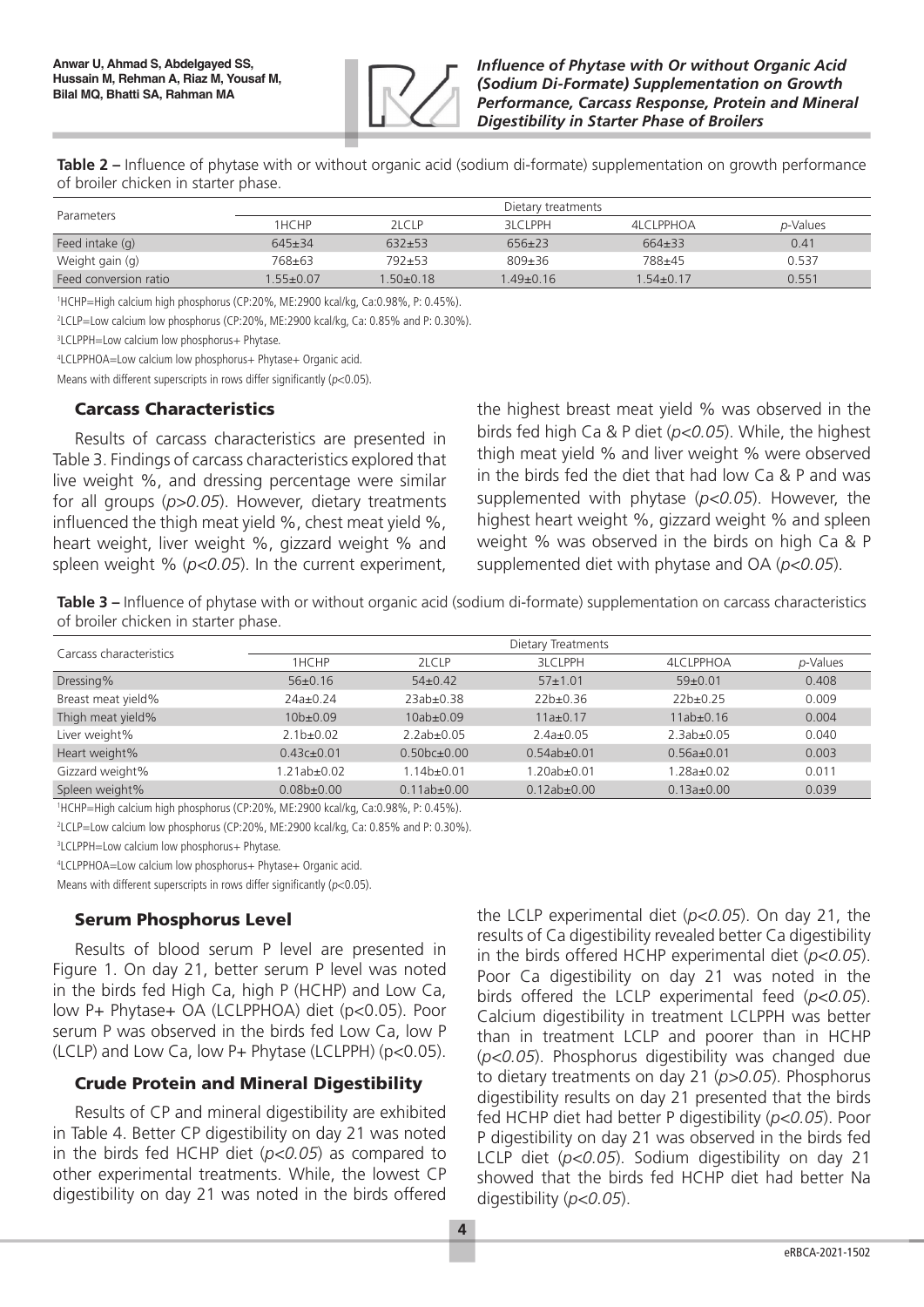



**Figure 1** – Influence of phytase with or without organic acid (sodium di-formate) supplementation on serum phosphorus level of broiler chicken in starter phase.

# **DISCUSSION**

In the present experiment, feed intake was not changed by phytase in diets with LCLP compared to HCHP diet which agrees with the results reported by previous researchers (Namkung & Leeson, 1999; Lan *et al.*, 2002; Tizziani *et al.*, 2016). Namkung & Leeson (1999), reported that feed intake (629.38) from day 1-14 of broiler chicks offered feed that contained exogenous enzyme phytase with the low Ca (0.79%) and available P (0.35%) were similar to the feed intake (639.54g) of the control group chicks fed the diet that contained normal levels of available Ca (0.90%) and available P (0.45%). In contrary to the current findings, Lan *et al.* (2002) reported that the supplementation of different levels of phytase-producing bacterial culture (equivalent to 250, 500, 750, and 1,000 U of phytase/ kg of feed) to the low available P diet (0.24%) increased the feed intake of broiler chickens to a level similar to broiler chicks offered feed with high Ca and P level (0.45%). The difference in results with Lan *et al.*´s

### *Influence of Phytase with Or without Organic Acid (Sodium Di-Formate) Supplementation on Growth Performance, Carcass Response, Protein and Mineral Digestibility in Starter Phase of Broilers*

(2002) study could be explained by the age difference of broilers. In the current study, we just observed the intake in starter phase while in Lan *et al.* (2002) study reported the result of the overall study period of broiler growth. Similarly, OA and phytase supplementation in LCLP and HCHP starter diet of broiler didn't affect the intake. Interesting results of WG was observed in the current study. In the current study WG was similar among all treatments, which is contradictory to the previous research of Gehring *et al.*, (2013). Gehring *et al.*, (2013) examined the impact of the supplementation of phytase enzymes with variable levels of available P in sorghum soybean meal corn gluten diets from day one to day 21 of broiler. They reported that WG was increased in diets supplemented with phytase when compared to the LCLP diets. They conducted another experiment with different levels of available P and with and without phytase supplementation, WG was increased at the level of P which was high and available to the bird for its proper functioning of the body. The level of P, which was high without supplementation of phytase, has lower WG when compared to the phytase supplementation. The current study´s findings, which based the diets in corn-soya diets, disagree with Gehring *et al.* (2013) study, which based their diets in sorghum soybean meal corn gluten. Moreover, no difference of the experimental diets on FCR in starter phase of broiler was observed in the current study, which indicates that all dietary treatments have the same dietary nutrient absorption efficiency in starter phase. Our results agree with the study of Rutherfurd *et al.* (2012), who stated that the FCR was the same for the birds fed phytase enzymes supplemented feed as compared with the diets with low level of P and with high Ca and P diet. Interestingly, HCHP, LCLP diets, with the supplementation of OA, behave the same in terms of growth and FCR compared to other treatments in the current experiment.

**Table 4 –** Influence of phytase with or without organic acid (sodium di-formate) supplementation on crude protein, calcium, phosphorus and sodium digestibility of broiler chicken in starter phase.

| Digestibility |             |             | Dietary Treatments |              |          |
|---------------|-------------|-------------|--------------------|--------------|----------|
|               | 1HCHP       | 2LCLP       | <b>3LCLPPH</b>     | 4LCLPPHOA    | p-Values |
| Crude protein | $70a \pm 3$ | $51b \pm 4$ | $57ab{\pm}4$       | $65ab \pm 3$ | 0.024    |
| Ca            | $80a \pm 2$ | $53c \pm 2$ | $67b\pm2$          | $74ab \pm 2$ | 0.000    |
| p             | $82a \pm 1$ | $52c \pm 3$ | $75ab \pm 1$       | $71b + 1$    | 0.000    |
| Na            | 76a±1       | $63b\pm3$   | $70ab{\pm}2$       | $64b\pm3$    | 0.018    |

1 HCHP=High calcium high phosphorus (CP:20%, ME:2900 kcal/kg, Ca:0.98%, P: 0.45%).

2 LCLP=Low calcium low phosphorus (CP:20%, ME:2900 kcal/kg, Ca: 0.85% and P: 0.30%).

3 LCLPPH=Low calcium low phosphorus+ Phytase.

4 LCLPPHOA=Low calcium low phosphorus+ Phytase+ Organic acid.

Means with different superscripts in rows differ significantly ( $p<0.05$ ).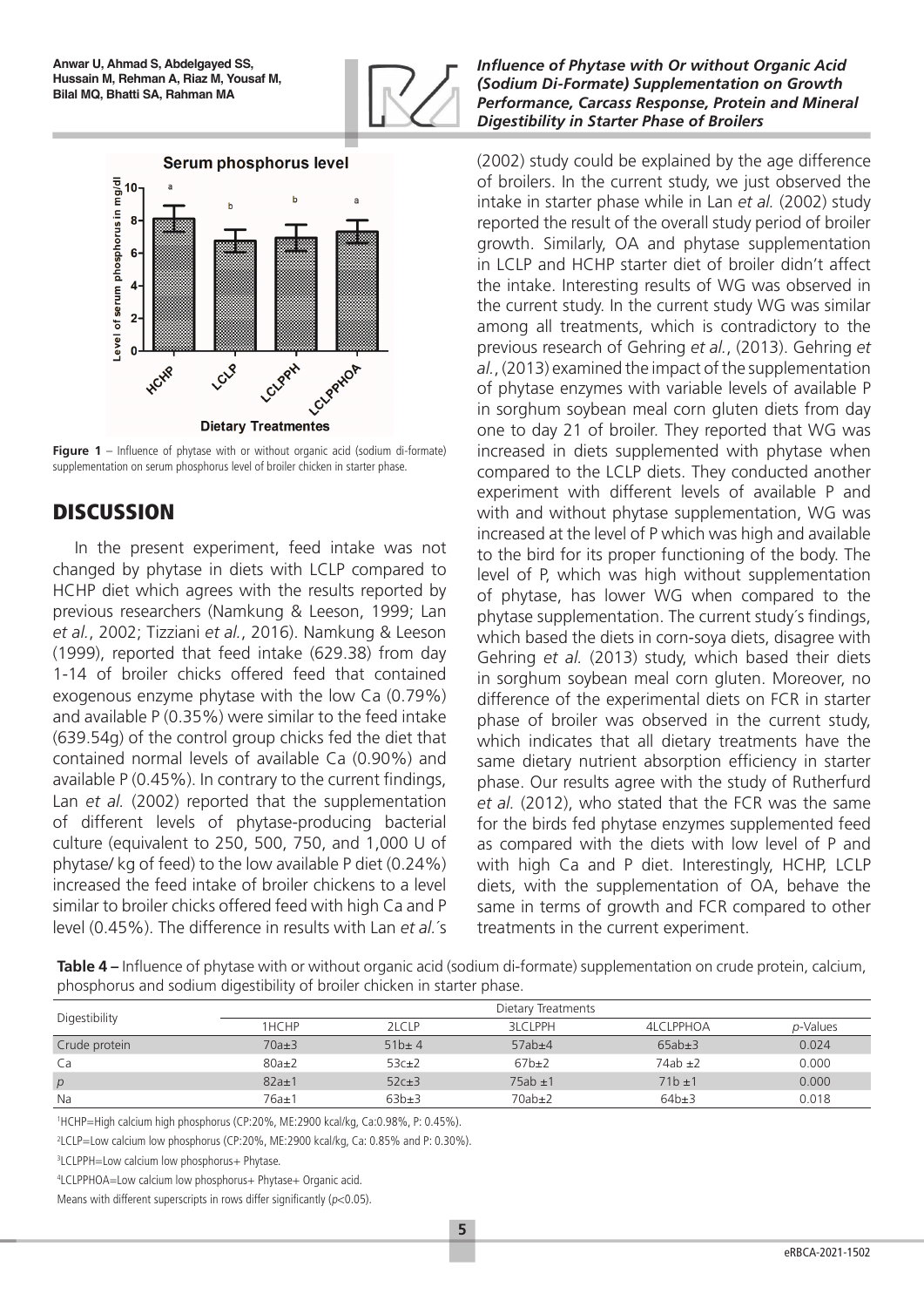

Although, a lot of work has been done on phytase supplementation and its impact on carcass parameters of pigs the impact of phytase on carcass characteristics in broilers is also important, but information regarding characteristics of carcass is limited. Research of phytase supplementation on P deficient diets had been studied in pigs to evaluate its effect on carcass characteristics and it has been documented that results on carcass characteristics were variable with phytase supplementation (Liu *et al.*, 1998; Lysenko *et al.*, 2021). For example, Walz & Pallauf (2003) conducted a trial on barrows and stated that phytase enhanced digestibility of minerals but had no effect on carcass and meat characteristics. Similarly, research on drakes reported by Attia (2003) demonstrated that supplementation of phytase had no effect on carcass yield and meat quality. However, Shelton *et al.* (2004) reported phytase inclusion in the mineral deficient diet reversed the negative effects of mineral deficient diets on carcass characteristics. In the current study, thigh meat yield was higher in diets with low level of P supplemented with phytase compared to diets with low level of P without phytase supplementation. So, it could be hypothesized that the inclusion of the phytase in broiler diets with deficient P, not only prevented negative effects on thigh meat yield in birds, but also enhance its yield. Our finding is in agreement with Scheideler & Ferket (2000) who also reported that thigh yield was higher in broilers fed LCLP diets with phytase supplementation. Our result is in line with Pillai *et al.*, (2006) who stated that the addition of phytase in P deficient feed of broiler not only reduce the negative effect on thigh yield but also on breast yield. Preston *et al.* (2000) found interesting results of phytase enzymes addition in P deficient feed in broiler and claimed that the addition of enzyme phytase in P deficient feed of broiler can increased the yield of important parts of carcass; however, Angel *et al.* (2006) opposed these findings. Similarly, in the current study, breast yield results revealed that phytase supplementation failed to reduce the negative effect of low P diet on breast meat yield. Similarly, OA and phytase supplementation with LCLP diet failed to overcome the negative effect of breast meat yield in broiler fed low P diet.

The observed increase in internal organ´s weights, e.g. heart and liver in the broilers fed in low available P without phytase supplementation diets, is perhaps due to lower supply of P. Temprano *et al.* (2004) reported that insufficient supply of P resulted in heart hypertrophy due to hypophosphatemia. Hypertrophy along with hypophosphatemia resulted in reduced contraction of the heart due to reduced myosin ATPase *Influence of Phytase with Or without Organic Acid (Sodium Di-Formate) Supplementation on Growth Performance, Carcass Response, Protein and Mineral Digestibility in Starter Phase of Broilers*

activity and lower cyclic adenosine monophosphate. This may cause heart failure, increasing diameter of myocardial fiber and decrease in the systolic pressure as reported by Martinez *et al.*, (2004). The increase in liver weight could be attributed to low ATP creation which stimulates the formation of liver enzymes. The findings of the current study are supported with the findings of de Oliveira *et al.* (2009) who reported decreased weight of internal organs including heart and liver when broilers were fed low available P. However, the increase in internal organs including heart and liver weight in diets with low available P plus phytase could be attributed to higher mineral digestibility and higher growth with this treatment.

Previous researcher reported that CP digestibility is not changed by the supplementation of phytase enzyme in low P feed compared to diets with normal P level (Woyengo *et al.*, 2010; Rutherfurd *et al.*, 2012; Lalpanmawia *et al.*, 2014). However, in the current study, on day 21 fecal CP digestibility was improved with the supplementation of phytase in LCLP diet which is in line with the results of the previous studies (Chung *et al.*, 2013; Cowieson *et al.*, 2006; Selle *et al.*, 2006). Ravindran *et al.* (2006) examined the impact of phytase enzyme supplementation feed having low P on broiler digestibility and reported that digestibility of CP was increased with phytase enzyme supplementation compared to feed having LCLP. Similarly, Cowieson *et al.*, (2006) also stated that phytase enzymes supplementation in the feed of broiler fed low P diet enhance apparent CP protein digestibility compared to control feed. Pirgozliev *et al.*, (2010) stated that superdose of phytase (12 500 FTU) in the diet of broiler deficient in P further enhance total tract amino acid digestibility. These findings are further confirmed by Rutherfurd *et al.* (2012a) and Chung *et al.* (2013) who stated that the apparent amino acids digestibility increased with the supplementation of phytase in low P feed of broilers. Furthermore, other researchers also have similar findings (Mansoori & Acamovic, 1998; Cowieson *et al.*, 2004). Furthermore, in the current experiment, phytase supplementation in diets with low available P improved Ca and P fecal digestibility on day 21. It has been reported in many studies that P and Ca digestibility were improved by phytase supplementation (Ravindran *et al.*, 2006; Lalpanmawia *et al.*, 2014). Several scientists reported similar findings and it is well documented that P digestibility increased with the supplementation of phytase in low P diets (Wu *et al.*, 2004; Olukosi *et al.*, 2007; Ravindran *et al.*, 2008; Rutherfurd *et al.*, 2012; Walk *et al.*, 2013). The increase in P digestibility could be explained by the mechanism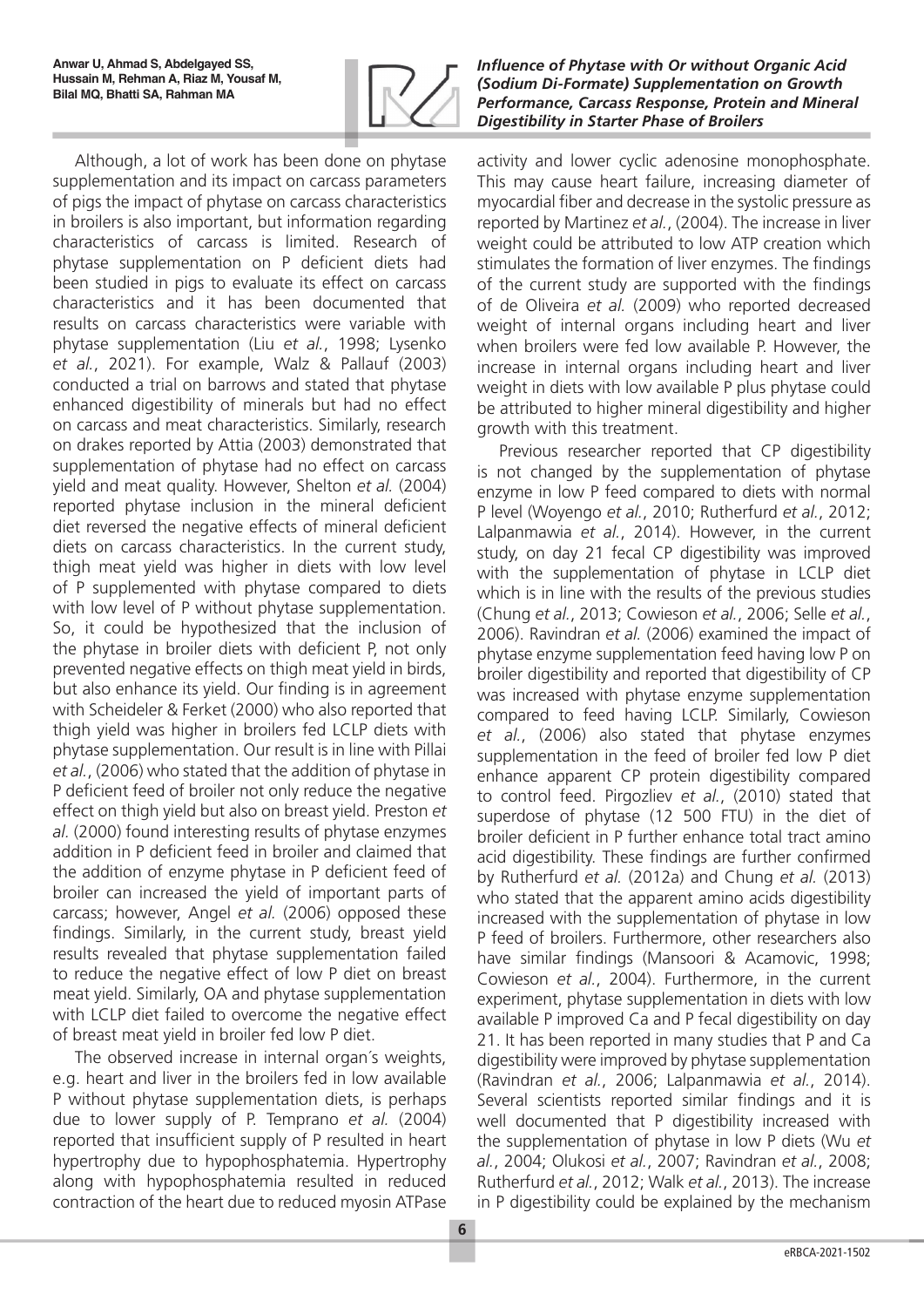

# REFERENCES

- Adeola O, Cowieson A. Board-invited review: opportunities and challenges in using exogenous enzymes to improve nonruminant animal production. Journal of Animal Science 2011;89(10):3189-3218.
- Alshamiri MMA, Ali SAM, Abdalla HO, Ahmed HB. The effect of supplementing different levels of phytase enzyme on performance, some carcass properties and economics of broiler chickens. Agrobiological Records 2021;4:14-22.
- Amerah A, Plumstead P, Barnard L, Kumar A. Effect of calcium level and phytase addition on ileal phytate degradation and amino acid digestibility of broilers fed corn-based diets. Poultry Science 2014;93(4):906-915.
- Angel R, Saylor W, Mitchell A, Powers W, Applegate T. Effect of dietary phosphorus, phytase, and 25-hydroxycholecalciferol on broiler chicken bone mineralization, litter phosphorus, and processing yields. Poultry Science 2006;85(7):1200-1211.
- Ashraf S, Bhatti SA, Nawaz H, Khan MS. Assessment of dietary selenium sources in commercial male broiler breeders: effects on semen quality, antioxidant status and immune responses. Pakistan Veterinary Journal 2020;40(1):13-18.
- Attia Y. Performance, carcass characteristics, meat quality and plasma constituents of meat type drakes fed diets containing different levels of lysine with or without a microbial phytase. Archives of Animal Nutrition 2003;57(1):39-48.
- Aziz ur Rahman M, Chuanqi X, Huawei S, Binghai C. Effects of hay grass level and its physical form (full length vs. chopped) on standing time, drinking time, and social behavior of calves. Journal of Veterinary Behavior: Clinical Applications and Research 2017;21(Supplement  $C$ ): 7-12
- Aziz ur Rahman M, Xia C, Ji L, Cao B, Su H. Nutrient intake, feeding patterns, and abnormal behavior of growing bulls fed different concentrate levels and a single fiber source (corn stover silage). Journal of Veterinary Behavior 2019;33:46-53.
- Bozkurt M, Çabuk M, Alçiçek A. The effect of microbial phytase in broiler grower diets containing low phosphorus, energy and protein. The Journal of Poultry Science 2006;43(1):29-34.
- Chung T, Rutherfurd S, Thomas D, Moughan P. Effect of two microbial phytases on mineral availability and retention and bone mineral density in low-phosphorus diets for broilers. British Poultry Science 2013;54(3):362-373.
- Cowieson A, Acamovic T, Bedford M. The effects of phytase and phytic acid on the loss of endogenous amino acids and minerals from broiler chickens. British Poultry Science 2004;45(1):101-108.
- Cowieson A, Acamovic T, Bedford M. Supplementation of corn–soy-based diets with an Eschericia coli-derived phytase: effects on broiler chick performance and the digestibility of amino acids and metabolizability of minerals and energy. Poultry Science 2006;85(8):1389-1397.
- Cowieson A, Wilcock P, Bedford M. Super-dosing effects of phytase in poultry and other monogastrics. World's Poultry Science Journal 2011;67(2):225-236.
- Dibner J, Buttin P. Use of organic acids as a model to study the impact of gut microflora on nutrition and metabolism. Journal of Applied Poultry Research 2002;11(4):453-463.
- Emami NK, Naeini SZ, Ruiz-Feria C. Growth performance, digestibility, immune response and intestinal morphology of male broilers fed phosphorus deficient diets supplemented with microbial phytase and organic acids. Livestock Science 2013;157(2-3):506-513.

of action of phytase enzyme on phytate which probably release or remove minerals from the phytate bond as well as stoppage of bounding mineral with phytate. The release of P from phytate is well recognized, however, impact of phytase on release and bioavailability of other minerals is not clear as documented by Chung *et al.* (2013). However, current study findings reported that phytase have the ability to increase the digestibility of Ca and Na. Formic acid addition is known to improve apparent digestibility of nutrients in broilers (Hernandez *et al.*, 2006; Garcia *et al.*, 2007). Emami *et al.* (2013) noted that supplementing diets with LCLPPHOA improve the digestibility of P compared to LCLP. Our results of P digestibility of low available P diet with phytase and OA agree with the study of Emami *et al.*, 2013. Furthermore, current study findings explored that Ca and Na digestibility of LCLP diet with phytase and OA is increased compare to LCLP diet without phytase supplementation.

In case of serum P level, some studies indicated that phytase supplementation can increase significantly serum P (Scheideler & Ferket 2000; Ghasemi *et al.*, 2006). Shirley & Edwards Jr (2003) observed that phytase supplementation in LCLP diet enhance blood P level because phytase in low Ca and P diet enhance more P removal/released from phytate. However, our findings showed that phytase in LCLP diet did not alter the blood P level in starter phase. Findings are consistent with other studies that reported that phytase supplementation into feeds for broiler chickens did not increase the P concentration in blood serum of birds (Bozkurt *et al.*, 2006; Plumstead *et al.*, 2008; Kliment & Angelovičová 2012; Amerah *et al.*, 2014).

# **CONCLUSION**

Based on the results, it is concluded that phytase and organic acid supplementation in the starter diet with low Ca and low P level did not influence intake, growth and feed conversion of the broilers. However, thigh meat yield percentage and mineral digestibility (P and Na) increased in the broilers that received the diet with low Ca and low P level and supplemented with phytase in the starter phase of broiler.

# ACKNOWLEDGMENT

This study was funded by Asia Feed Pvt. Ltd. Lahore, Pakistan. The authors also acknowledged the contribution of master students, Awais Ali, Saad Jameel, and Hafiz Nawaz Ali for their efforts to conduct this experiment.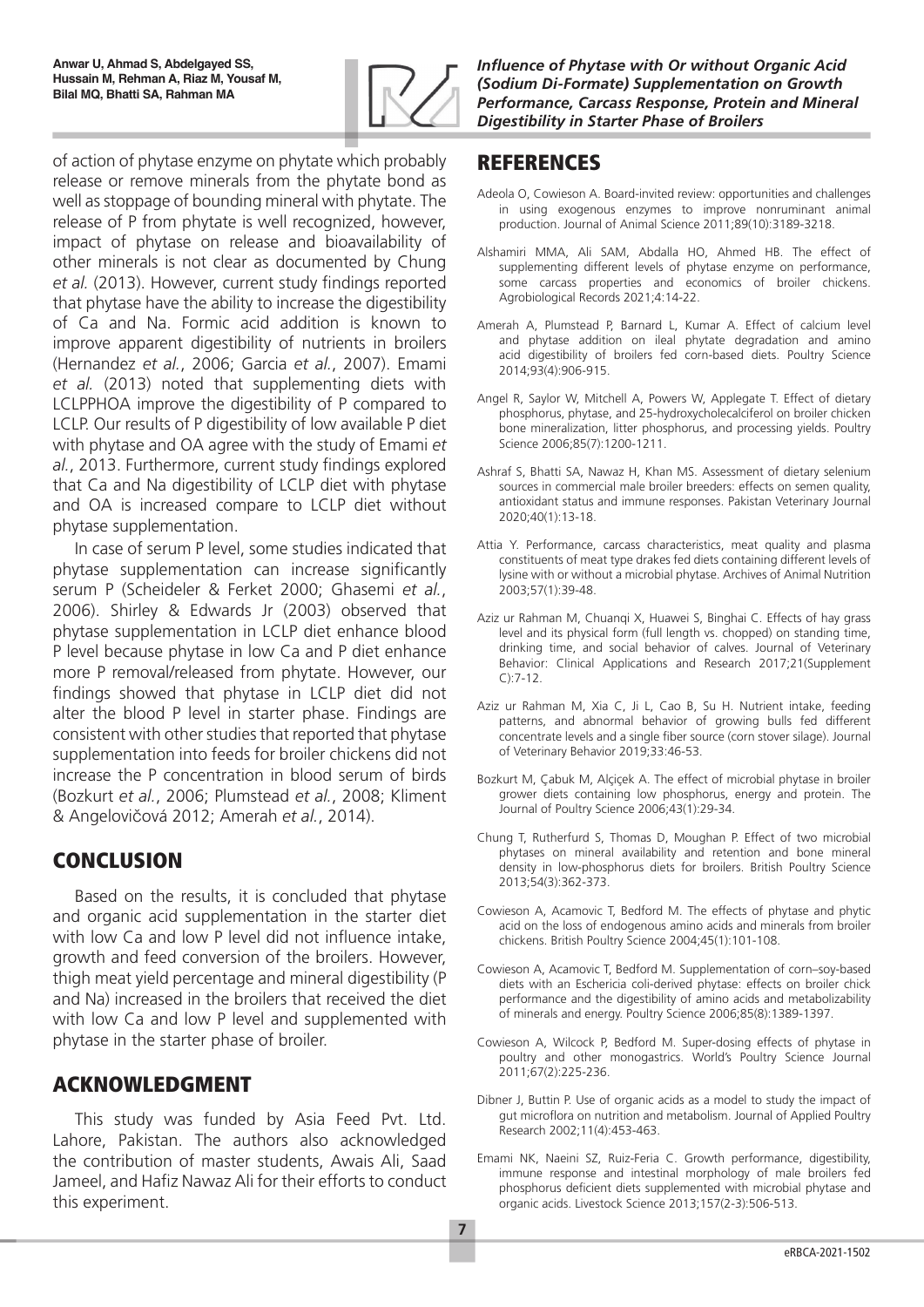

- Garcia V, Catala-Gregori P, Hernandez F, Megias M, Madrid J. Effect of formic acid and plant extracts on growth, nutrient digestibility, intestine mucosa morphology, and meat yield of broilers. Journal of Applied Poultry Research 2007;16(4):555-562.
- Gautier A, Walk C, Dilger R. Effects of a high level of phytase on broiler performance, bone ash, phosphorus utilization, and phytate dephosphorylation to inositol. Poultry Science 2017;97(1):211-218.
- Gehring C, Bedford M, Dozier III W. Extra-phosphoric effects of phytase with and without xylanase in corn-soybean meal-based diets fed to broilers. Poultry Science 2013;92(4):979-991.
- Ghasemi H, Tahmasbi AM, Moghaddam G, Mehri M, Alijani S, Kashefi E, *et al.*, The effect of phytase and Saccharomyces cervisiae (Sc47) supplementation on performance, serum parameters, phosphorus and calcium retention of broiler chickens. International Journal of Poultry Science 2006;5(2):162-168.
- He Y, Niu W, Qiu Q, Xia C, Shao T, Wang H, *et al.*, Effect of calcium salt of long-chain fatty acids and alfalfa supplementation on performance of Holstein bulls. Oncotarget 2018;9(3):3029.
- Hernandez F, Garcia V, Madrid J, Orengo J, Catala P, Megias M. Effect of formic acid on performance, digestibility, intestinal histomorphology and plasma metabolite levels of broiler chickens. British Poultry Science 2006;47(1):50-56.
- Hussain M, Mahmud A, Hussain J, Qaisrani S, Mehmood S, Rehman A. Subsequent effect of dietary lysine regimens fed in the starter phase on the growth performance, carcass traits and meat chemical composition of aseel chicken in the grower phase. Brazilian Journal of Poultry Science 2018;20:455-462.
- Hussain M, Mahmud A, Hussain J, Qaisrani SN, Mehmood S, Ahmad S, *et al.*, Effect of dietary amino acid regimens on growth performance and body conformation and immune responses in Aseel chicken. Indian Journal of Animal Research 2020;(54):53-58.
- Jongbloed A, Mroz Z, Van der Weij-Jongbloed R, Kemme P. The effects of microbial phytase, organic acids and their interaction in diets for growing pigs. Livestock Production Science 2000;67(1):113-122.
- Khan M, Anjum AA, Nawaz M, Awan AR, Ali MA. Effect of newly characterized probiotic lactobacilli on weight gain, immunomodulation and gut microbiota of Campylobacter jejuni challenged broiler chicken. Pakistan Veterinary Journal 2019;39(4):473-478.
- Khan M, Anjum AA, Nawaz M, Awan AR, Ali MA, Rehman FU. Effect of Lactobacillus gallinarum PL 53 supplementation on xylose absorption and intestinal morphology in broilers challenged with Campylobacter jejuni. Pakistan Veterinary Journal 2020;40(2):163-168.
- Kirchgessner M, Roth F. Ergotrope Effekte durch organische Säuren in der Ferkelaufzucht und Schweinemast. Übersichten zur Tierernährung 2012;16:93-108.
- Kliment M, Angelovičová M. Microbial phytase and phosphorus utilization by broiler chickens. Scientific Papers Animal Science and Biotechnologies 2012;45(1):41-45.
- Lalpanmawia H, Elangovan A, Sridhar M, Shet D, Ajith S, Pal D. Efficacy of phytase on growth performance, nutrient utilization and bone mineralization in broiler chicken. Animal Feed Science and Technology 2014;192:81-89.
- Lan G, Abdullah N, Jalaludin S, Ho Y. Efficacy of supplementation of a phytase-producing bacterial culture on the performance and nutrient use of broiler chickens fed corn-soybean meal diets. Poultry Science 2002;81(10):1522-1532.
- Langhout P. New additives for broiler chickens. World Poultry 2000;16(3):22- 27.

- Lysenko Y, Koshchayev A, Luneva A, Omarov R, Shlykov S. Organic meat production of broiler chickens Hubbard Redbro cross. International Journal of Veterinary Science 2021;10:25-30.
- Mansoori B, Acamovic T. The excretion of minerals from broilers fed tannic acid, polyethylene glycol and protein. Toxic Plants and other Natural Toxicants 1998:101-105.
- Masood A, Qureshi AS, Shahid RU, Jamil H. Effects of oral administration of essential oil (Mix Oil®) on growth performance and intestinal morphometry of Japanese quails (Coturnix coturnix japonica). Pakistan Veterinary Journal 2020;40(3):385-389.
- Muhammad AU, Xia CQ, Cao BH. Dietary forage concentration and particle size affect sorting, feeding behaviour, intake and growth of Chinese holstein male calves. Journal of Animal Physiology and Animal Nutrition (Berl) 2016;100(2):217-223.
- Murai A, Kita K, Tsuruta S, Okumura J-i. Interaction of dietary phytase and glutamic acid on bone ash response in chicken thigh. The Journal of Poultry Science 2001;38(2):146-151.
- Namkung H, Leeson S. Effect of phytase enzyme on dietary nitrogencorrected apparent metabolizable energy and the ileal digestibility of nitrogen and amino acids in broiler chicks. Poultry Science 1999;78(9):1317-1319.
- Niu W, He Y, Xia C, Rahman MAU, Qiu Q, Shao T, *et al.*, Effects of replacing Leymus chinensis with whole-crop wheat hay on Holstein bull apparent digestibility, plasma parameters, rumen fermentation, and microbiota. Scientific Reports 2017;7
- Oliveira MC de, Marques RH, Gravena RA, Traldi AB, Godoy CR, de Moraes VMB. Fitase em dietas com níveis reduzidos de fósforo não-fítico para frangos de corte. Biotemas 2009;22(4):169-176.
- Olukosi O, Cowieson A, Adeola O. Age-related influence of a cocktail of xylanase, amylase, and protease or phytase individually or in combination in broilers1. Poultry Science 2007;86(1):77.
- Onyango E, Bedford M, Adeola O. Phytase activity along the digestive tract of the broiler chick: a comparative study of an Escherichia coli-derived and Peniophora lycii phytase. Canadian Journal of Animal Science 2005;85(1):61-68.
- Pillai P, O'Connor-Dennie T, Owens C, Emmert J. Efficacy of an Escherichia coli phytase in broilers fed adequate or reduced phosphorus diets and its effect on carcass characteristics. Poultry Science 2006;85(10):1737- 1745.
- Pirgozliev V, Karadas F, Pappas A, Acamovic T, Bedford M. The effect on performance, energy metabolism and hepatic carotenoid content when phytase supplemented diets were fed to broiler chickens. Research in Veterinary Science 2010;89(2):203-205.
- Pirgozliev V, Oduguwa O, Acamovic T, Bedford M. Effects of dietary phytase on performance and nutrient metabolism in chickens. British Poultry Science 2008;49(2):144-154.
- Plumstead P, Leytem A, Maguire R, Spears J, Kwanyuen P, Brake J. Interaction of calcium and phytate in broiler diets. 1. Effects on apparent prececal digestibility and retention of phosphorus. Poultry Science 2008;87(3):449-458.
- Preston C, McCracken K, McAllister A. Effect of diet form and enzyme supplementation on growth, efficiency and energy utilisation of wheatbased diets for broilers. British Poultry Science 2000;41(3):324-331.
- Ravindran V, Cowieson A, Selle P. influence of dietary electrolyte balance and microbial phytase on growth performance, nutrient utilization, and excreta quality of broiler chickens. Poultry Science 2008;87(4):677- 688.